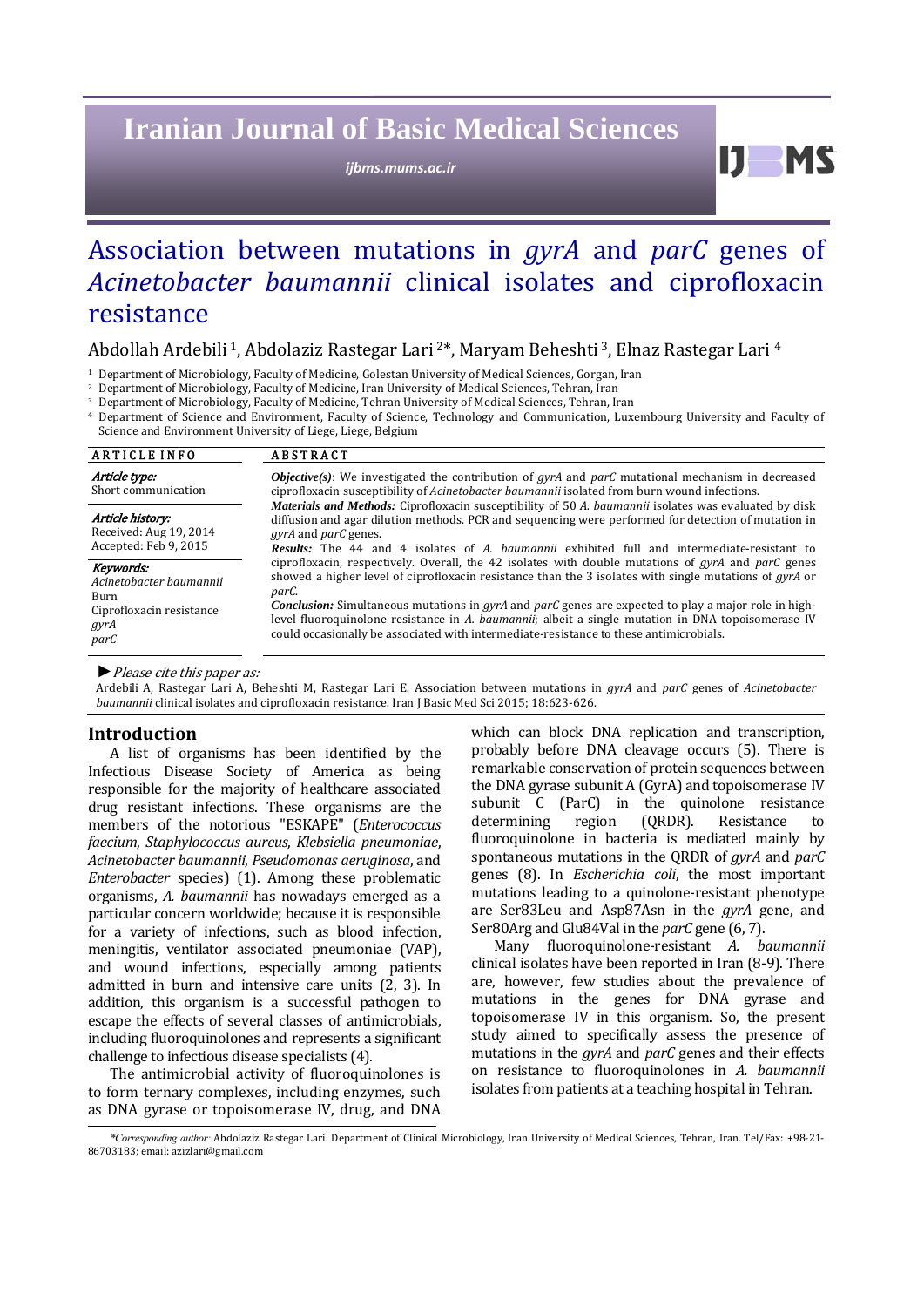## **Materials and Methods**

#### *Bacterial isolates*

Motahari Hospital is a 120-bed university affiliated Burn and Reconstruction Center located in Tehran, Iran. A total of 50 non‐repetitive *A. baumannii* isolates were recovered between April 2012 and March 2013 from burn wounds of patients admitted in this hospital. All isolates were assigned to A. *baumannii* by bacteriologic and traditional phenotypic methods, including gram's staining, oxidase and catalase tests, motility, oxidative-fermentative (OF) test, and growth at 37 °C and 44 °C. The PCR of the intrinsic *bla*<sub>0xa</sub><sub>-51</sub>*-like* gene was done to confirm *A. baumannii* species (10).

### *Antimicrobial susceptibility testing*

The susceptibility of *A. baumannii* isolates to ciprofloxacin disk  $(5 \mu g)$  (Mast, Merseyside, U.K) was assessed by the standard disk agar diffusion method on Mueller Hinton agar plates. The MIC for ciprofloxacin was determined by the broth macrodilution method in accordance to the Clinical and Laboratory Standards Institute (CLSI) criteria (11). Briefly, a serial dilutions of ciprofloxacin was prepared in Mueller Hinton broth tubes with the bacteria at a density of  $5\times10^6$  CFU/ml. Microbial tubes were incubated at 37  $\degree$ C for 18 hr and finally, the lowest concentration of antibiotic with no visible bacterial growth was defined as the MIC. Quality control was done using *Pseudomonas aeruginosa* ATCC 27853 strain, and results were compared to MIC ranges of CLSI. A. baumannii isolates were considered as intermediate-resistant and fullresistant to ciprofloxacin when the MIC was  $2 \mu g/ml$ and  $\geq$ 4 µg/ml, respectively.

## *PCR amplification and sequencing*

The QRDRs of the *gyrA* and *parC* genes in *A*. *baumannii* clinical isolates were amplified by PCR assay. Two pairs of oligonucleotide primers used for the PCR reactions were *gyrA* primer: forward, 5'-AAATCTGCTCGTGTCGTTGG-3'; reverse, 5'-GCCATACCTACAGCAATACC-3', and *parC* primer: forward, 5'-AAGCCCGTACAGCGCCGTATT-3'; reverse. 5'-AAAGTTATCTTGCCATTCGCT-3'. Extraction of genomic DNA from *A. baumannii* colonies was performed using genomic DNA purification kit (Fermentas, Germany), based on the manufacturer's instructions. For all amplification reactions, a PCR mixture was used that contained 12.5  $\mu$ l of 2 $\times$  Master Mix (Ampliqon, Denmark), including  $1 \times PCR$  buffer, 1.5 mmol/l MgCl<sub>2</sub>, dNTPs at a concentration of  $0.15$  mmol/l each dNTP, 1.25 U of Taq DNA polymerase, 0.5 µl of 0.8  $\mu$ M of each primer, 1  $\mu$ l of template DNA (0.5  $\mu$ g), and sterile distilled water up to 25 µl. DNA amplification was performed in the Mastercycler gradient instrument (Eppendorf, Germany). For *gyrA*, PCR conditions consisted of an initial denaturation at 95  $\degree$ C for 1 min; 35 cycles of denaturation at 95  $\degree$ C for of 30 sec, 30 sec of annealing at 52  $\degree$ C, and 2 min of extension at 72  $\degree$ C; ending with a final extension at 72  $\degree$ C for 10 min. The temperature profile for *parC* gene was comprised of 95  $\degree$ C for 2 min, followed by 35 cycles of 1 min at 95  $\degree$ C, 1 min at 60  $\degree$ C and 2 min at 72  $\degree$ C, with 10 min at 72  $\degree$ C for final extension step. DNA fragments were analyzed by electrophoresis on agarose gel  $(2\% , wt/vol)$ containing 0.5 mg of ethidium bromide per liter and photographed with ultraviolet illumination. Direct sequencing of the PCR products in both directions was performed by using an ABI3730XL DNA analyzer (Applied Biosystems, Forster, USA). Nucleotide sequences data were analyzed at the National Center for Biotechnology Information (NCBI), available at the website (http:/www.ncbi.nlm.nih.gov/BLAST/).

#### *Statistical data analysis*

SPSS version 11.5 (SPSS, Inc., Chicago, IL, USA) was employed for statistical analysis. Descriptive statistics and Pearson's chi-square tests were used to evaluate correlation between mutation and ciprofloxacin resistance. Statistical significance was defined as *P*-value less than 0.05.

## **Results**

## *Ciprofloxacin susceptibility and amino acid substitutions*

The susceptibility testing by disk diffusion method determined that 4%, 8%, and 88% of *A. baumannii* clinical isolates were susceptible,



Figure 1. PCR amplification of the QRDRs of the *gyrA* (A) and *parC* (B) genes in *Acinetobacter baumannii* isolates. Lanes: 1- 7, PCR products of the corresponding genes; M, 100 bp Plus DNA Ladder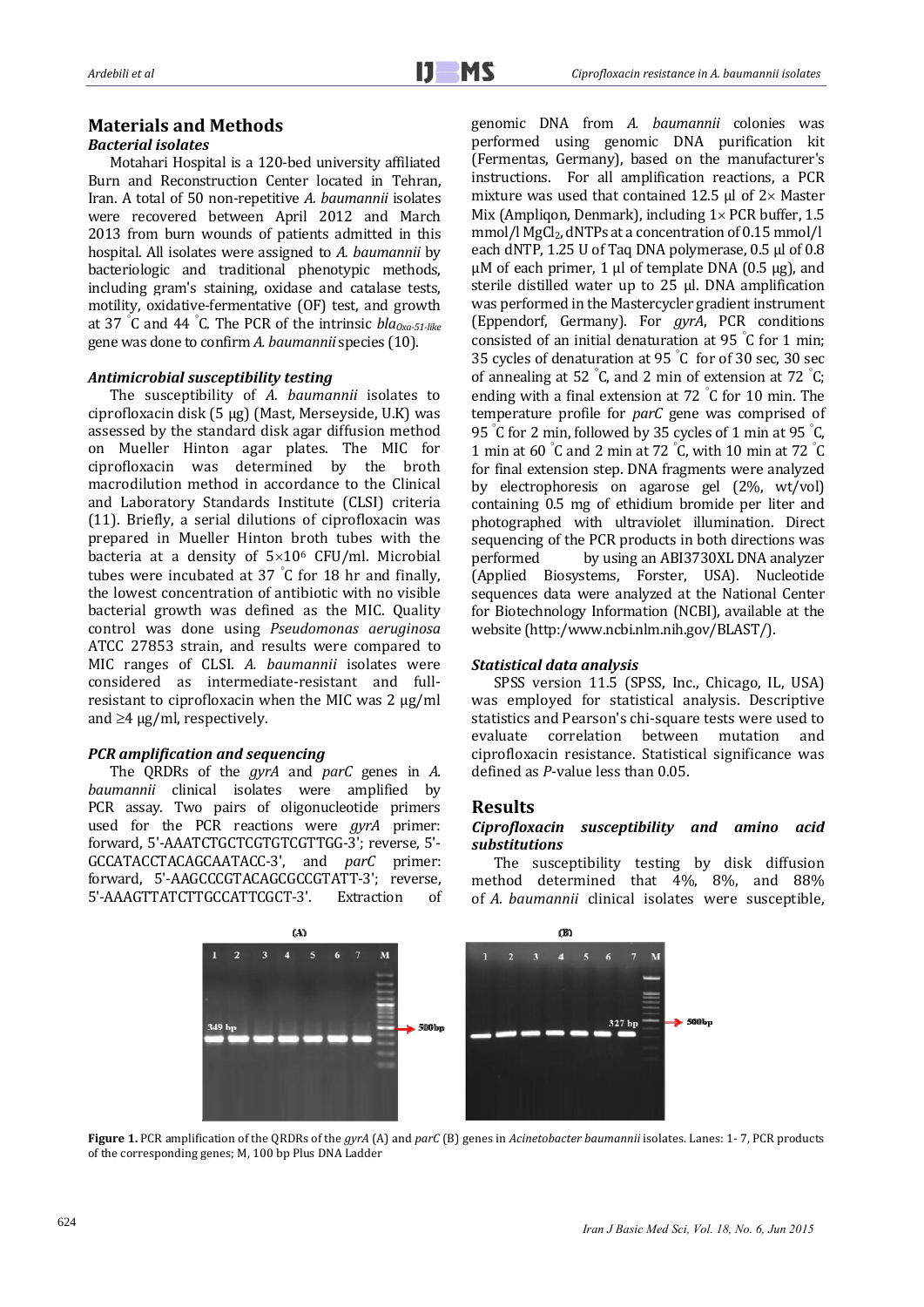

| Mutation<br>group | No. $(\%)$ of<br>isolates | No. $(\%)$ of isolates with MIC ( $\mu$ g/ml) to ciprofloxacin<br><i>gyrA</i> mutations |        |        |        |         |          |         |        |             | <i>parC</i> mutations |           |          |           |
|-------------------|---------------------------|-----------------------------------------------------------------------------------------|--------|--------|--------|---------|----------|---------|--------|-------------|-----------------------|-----------|----------|-----------|
|                   |                           |                                                                                         | 4      |        | 16     | 32      | 64       | 128     | >128   | $S83$ (tca) | G81(ggt)              | S80(tcg)  | E84(gaa) | G78(ggt)  |
|                   | (2.2)                     | (2.2)                                                                                   |        |        |        |         |          |         |        | L (tta)     |                       |           |          |           |
| H                 | 2(4.4)                    |                                                                                         | 2(4.4) |        |        |         |          |         |        |             |                       |           |          | $C$ (tgt) |
| III               | 17 (37.8)                 |                                                                                         |        |        | 2(4.4) | 4(8.9)  | 7 (15.6) | 2(4.4)  | 2(4.4) | L (tta)     |                       | L(ttg)    |          |           |
| IV                | 6(13.3)                   |                                                                                         |        | 1(2.2) |        | 1(2.2)  | (2.2)    | 2(4.4)  | 1(2.2) |             | $D$ (gat)             | $L$ (ttg) |          |           |
| V                 | 19 (42.2)                 |                                                                                         |        |        |        | 3 (6.7) | 10(22.1) | 3 (6.7) | 3(6.7) | $L$ (tta)   |                       |           | K (aaa)  |           |

Table 1. Point mutations in the QRDRs of the *gyrA* and *parC* genes of *Acinetobacter baumannii* isolates, and the ciprofloxacin MIC in the isolates of mutation groups

intermediate-resistant and full-resistant to ciprofloxacin, respectively. The MIC range of ciprofloxacin in 44 full-resistant isolates was 4 to  $\geq$ 128 ug/ml. To determine the changes in the structure of DNA gyrase and topoisomerase IV enzymes, the ORDRs of corresponding genes, *gyrA* and *parC*, were analyzed by PCR sequencing technique in all 50 clinical isolates with intermediate-resistant and full-resistant to ciprofloxacin. Amplification of *gyrA* and *parC* genes yielded PCR products of 349 and 327 bp, respectively (Figure 1). The nucleotide sequencing results revealed that  $45$  (90%) of the  $50$  isolates had amino acid alteration in *gyrA* and *parC*, as follow: 1 (2.2%) isolate in *gyrA* only, 2 (4.4%) isolates in *parC* only, and 42 (93.3%) isolates in *gyrA* and *parC*, concurrently. The *A. baumannii* isolates were divided into five groups based on the amino acid substitutions associated with resistance to fluoroquinolone (Table 1). Single mutations encoding Ser83Leu and Gly81Asp were found in the QRDR of *gyrA* in 37 (82.2%) and 6 (13.3%) of the 45 mutated isolates, respectively. Forty four of the 45 *Acinetobacter* isolates (95.5%) had a single mutation in *parC* encoding Ser80Leu (23; 51.1%), Glu84Lys  $(19; 42.2\%)$ , and Gly78Cys  $(2; 4.4\%)$ .

### *MIC for ciprofloxacin in the QRDR mutants*

Groups I and II mutants had a single mutation in *gyrA* and *parC*, respectively; but their ciprofloxacin MIC ranged from 2 to 4 µg/ml. *Acinetobacter* isolates present in the mutation groups III, IV, and V showed double mutations in *gyrA* and *parC* and were resistant to ciprofloxacin with a MIC range of  $8$  to  $\geq$ 128 µg/ml. Overall, isolates with double mutations of *gyrA* and *parC* genes showed a higher level of ciprofloxacin resistance than isolates with single mutations of *gyrA* or *parC* (*P*< 0.05).

#### *Nucleotide sequence accession number*

The nucleotide sequences data reported in the present study have been deposited in the Pubmed/NCBI/GenBank nucleotide sequence database under accession numbers for *gyrA* (KJ195830.1 and KJ195831.1) and *parC* (KJ756512, KJ756513 and KJ756514) genes.

### **Discussion**

Previous studies have shown that fluoroquinolones are one of the first line therapies for *A*. *baumannii* infections (12, 13). However, our results in agreement with other studies revealed a considerable increase in ciprofloxacin resistance in Iran (8, 9). Resistance to ciprofloxacin in *Acinetobacter* isolates is alarming; since many of such strains are usually multi-drug resistant (MDR), and at these circumstances, the remaining therapeutic options are colistin (a relatively toxic drug), tigecycline (a bacteriostatic agent, i.e. a disadvantage when using in immunocompromised patients), and sulbactam (with a limited antibacterial spectrum only) (14).

It is accepted that changes in the structure of the antibiotic targets DNA gyrase and DNA topoisomerase IV are one of the most significant mechanisms in conferring a resistance to fluoroquinolone in gram negative bacilli (7). In *E. coli*, three or four mutations in both *gyrA* and *parC* genes are necessary to obtain high-level resistance to ciprofloxacin, even as double mutations at positions 83 (Ser83) of *gyrA* and 80 (Ser80) of *parC* cause only moderate-level resistance (6, 7). Nevertheless, the situation in *A. baumannii* is rather different from that in *E. coli*, since we found in the present study that only a double mutation could lead to high‐level resistant phenotype. So that, among 44 ciprofloxacinresistant isolates,  $11$  (25%) had MIC range of 8-32  $\mu$ g/ml and the majority (31; 70.4%) of isolates had MICs of  $128 \mu g/ml$  or higher, that indicate these isolates are highly resistant to fluoroquinolones.

Our sequencing results revealed serine to leucine mutation at position 83 of *gyrA* subunit in 38 of 44 ciprofloxacin‐resistant *Acinetobacter* isolates. Similar to study by Park *et al* (15), this is indicative of the fact that Ser83Leu substitution is the principal mutation in *A. baumannii* for resistance to fluoroquinolones. Other mutations in the *gyrA* gene resulting in Ala84Pro or Gly81Val reported in ciprofloxacin resistant isolates of previous study  $(16)$ were not observed in our included isolates. Instead, we found a novel mutation in the *avrA* gene, leading to Gly81Asp substitution DNA gyrase, in six resistant isolates with a MIC range at 8 to  $\geq$ 128 µg/ml.

In *A. baumannii*, topoisomerase IV is a target of quinolones and mutations at residues Ser80 and Glu84 of *parC* contribute to decreased fluoroquinolone susceptibility (16). Although *parC* mutations always along with mutations in *gyrA* are needed to acquire a high-level resistance to quinolones (4), two